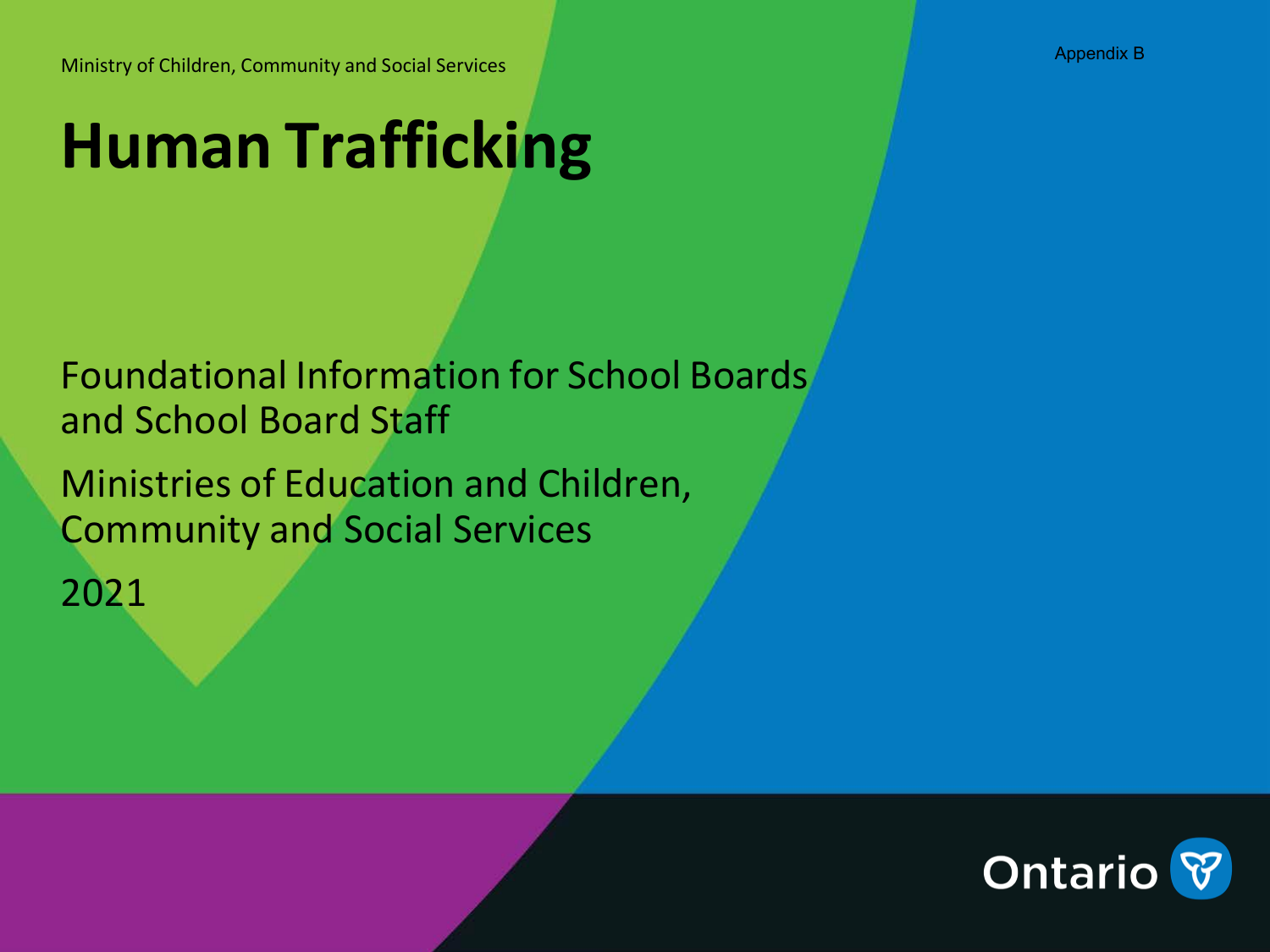# **Table of contents**

- 1. Disclaimer
- 2. Objectives
- 3. What is Human Trafficking?
- 4. Myths
- 5. Understanding Human Trafficking in Canada and Ontario
- 6. New Anti-Sex Trafficking Policy for Elementary and Secondary Schools
- 7. Trafficking for the Purposes of Sexual Exploitation: Risks, Sex Trafficking of Indigenous Women and Girls, Signs and Tactics
- 8. Manipulation, Control, and Consent
- 9. The Stages of Exploitation
- 10. Supporting a Disclosure
- 11. Additional Resources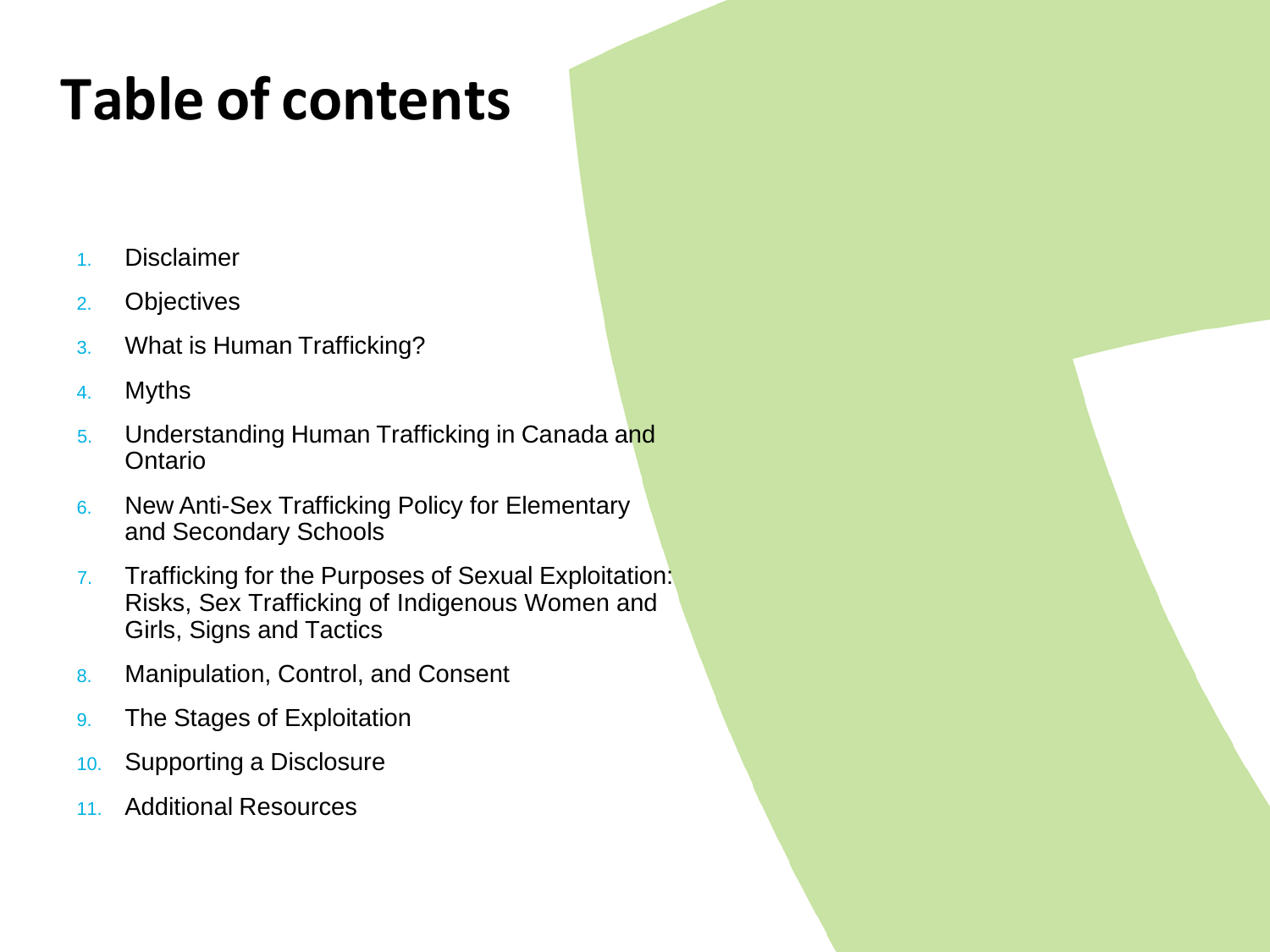# **Disclaimer**

### Content Warning

- This presentation contains material about human trafficking that may be difficult for some individuals to reflect upon or discuss.
- It may cause a strong emotional and/or physiological response. If you need support please reach out to your administrator/supervisor or EAP program.
- **If needed, please contact the Canadian Human Trafficking Hotline (1-833-900-1010) for assistance.**

### A Note on Language

- The term "**human trafficking**" or HT is used to refer to the control over and exploitation of an individual, most often in Ontario for sexual exploitation, also known as "sex trafficking" (though cases of labour exploitation are also known to occur).
- "**Victim**" is to refer to an individual who is in the process of being recruited or is being trafficked.
- "**Survivor**" is used to refer to an individual who has exited a trafficking situation.
- Note: This approach is used for clarity and not intended to label or define an individual's experience. Individuals who have experienced trafficking may prefer one term over another in order to describe their experiences. School board employees should confirm how an individual impacted by trafficking prefers to be referenced. Some individuals will choose not to identify as having experienced "human trafficking", and may use another term to describe their experiences (e.g. as a "victor" rather than a "victim"). It is important to mirror the language that someone uses (e.g.

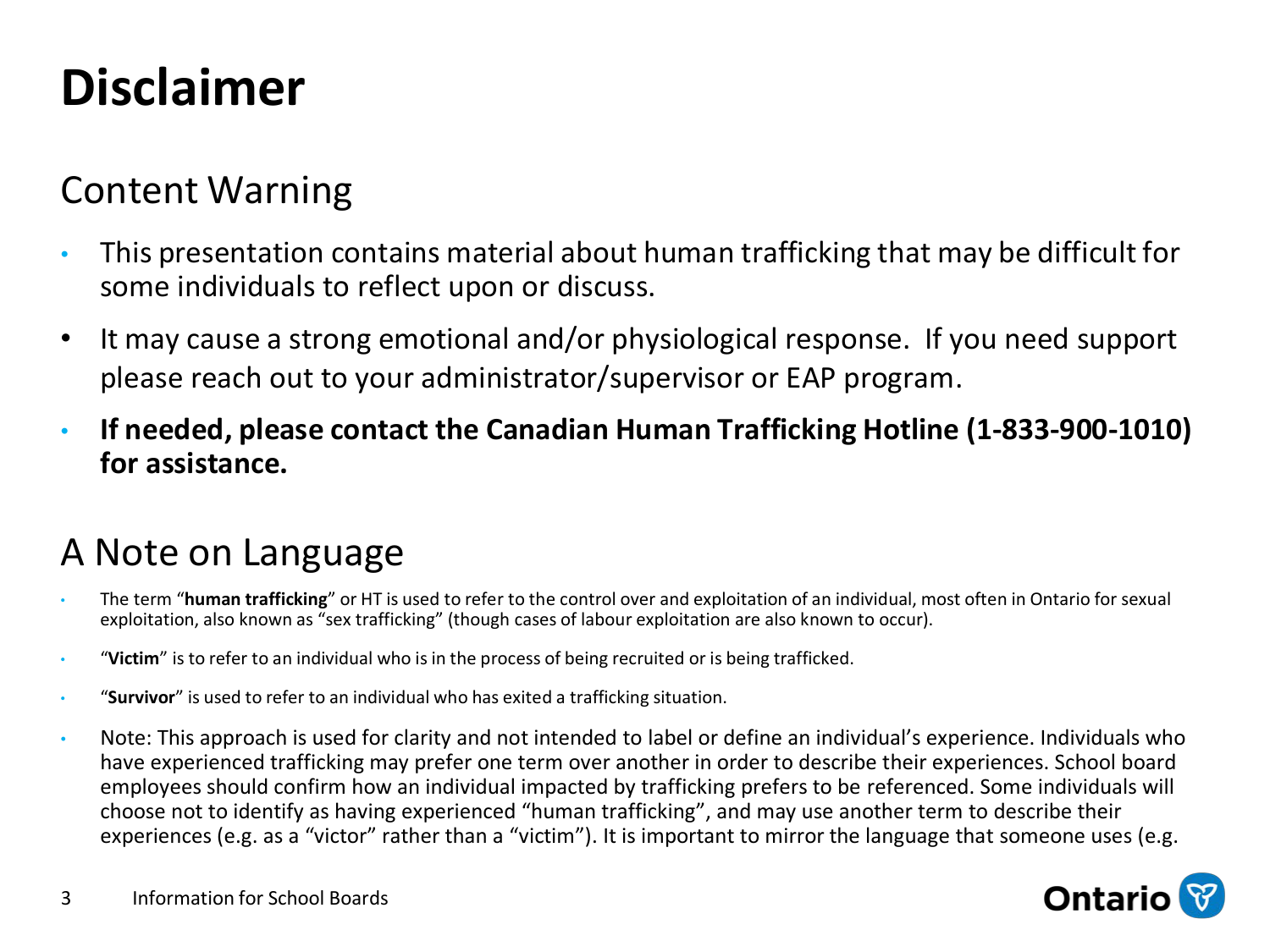calling their trafficker their "boyfriend"), and not imposing external perspectives on their lived experiences.

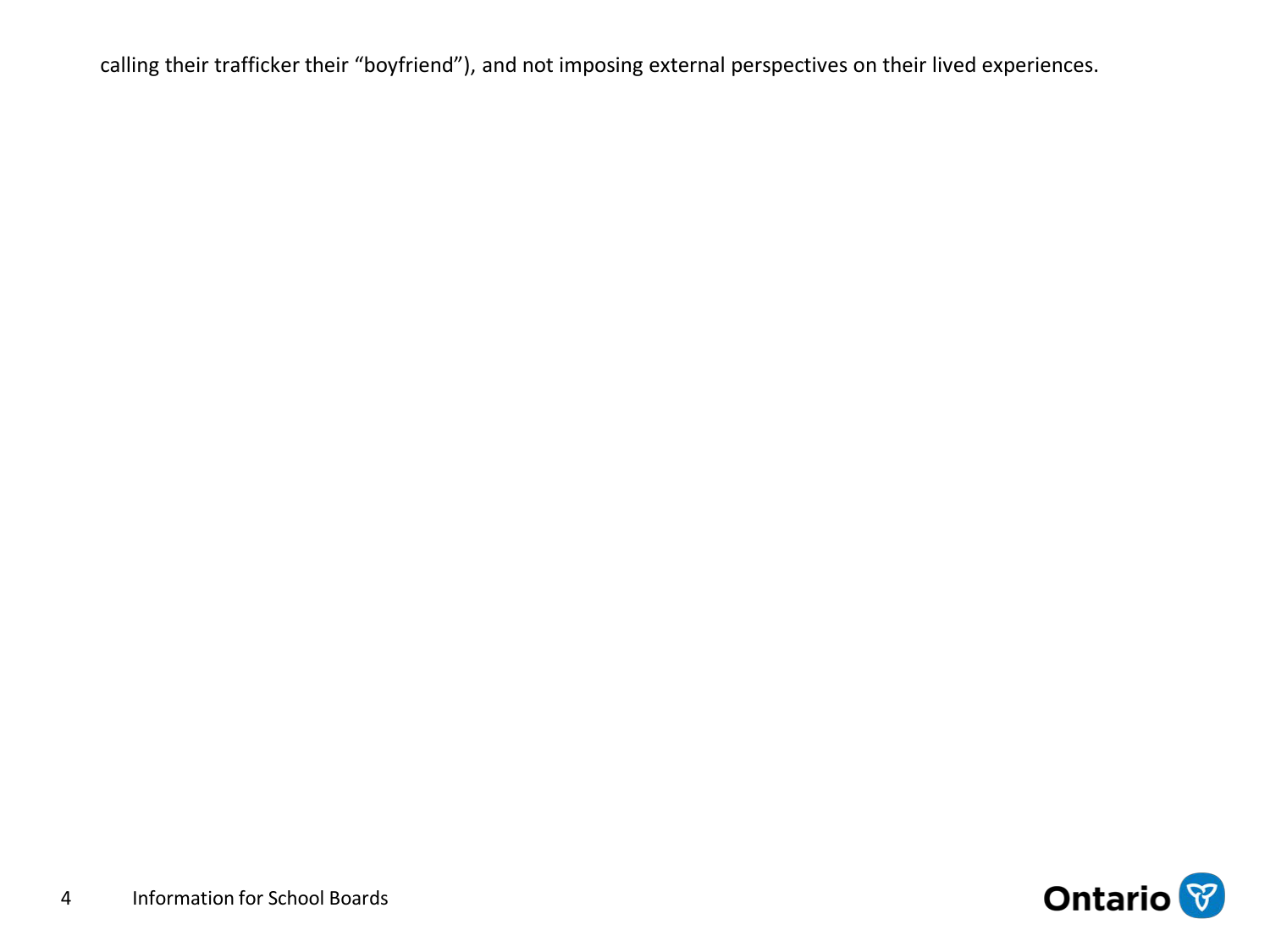# **Objectives**

This presentation provides an overview and foundational knowledge for schools and school board staff, to support:



This presentation is also meant to support school boards with their initial considerations to support their planning asthey develop anti-sex trafficking policies.

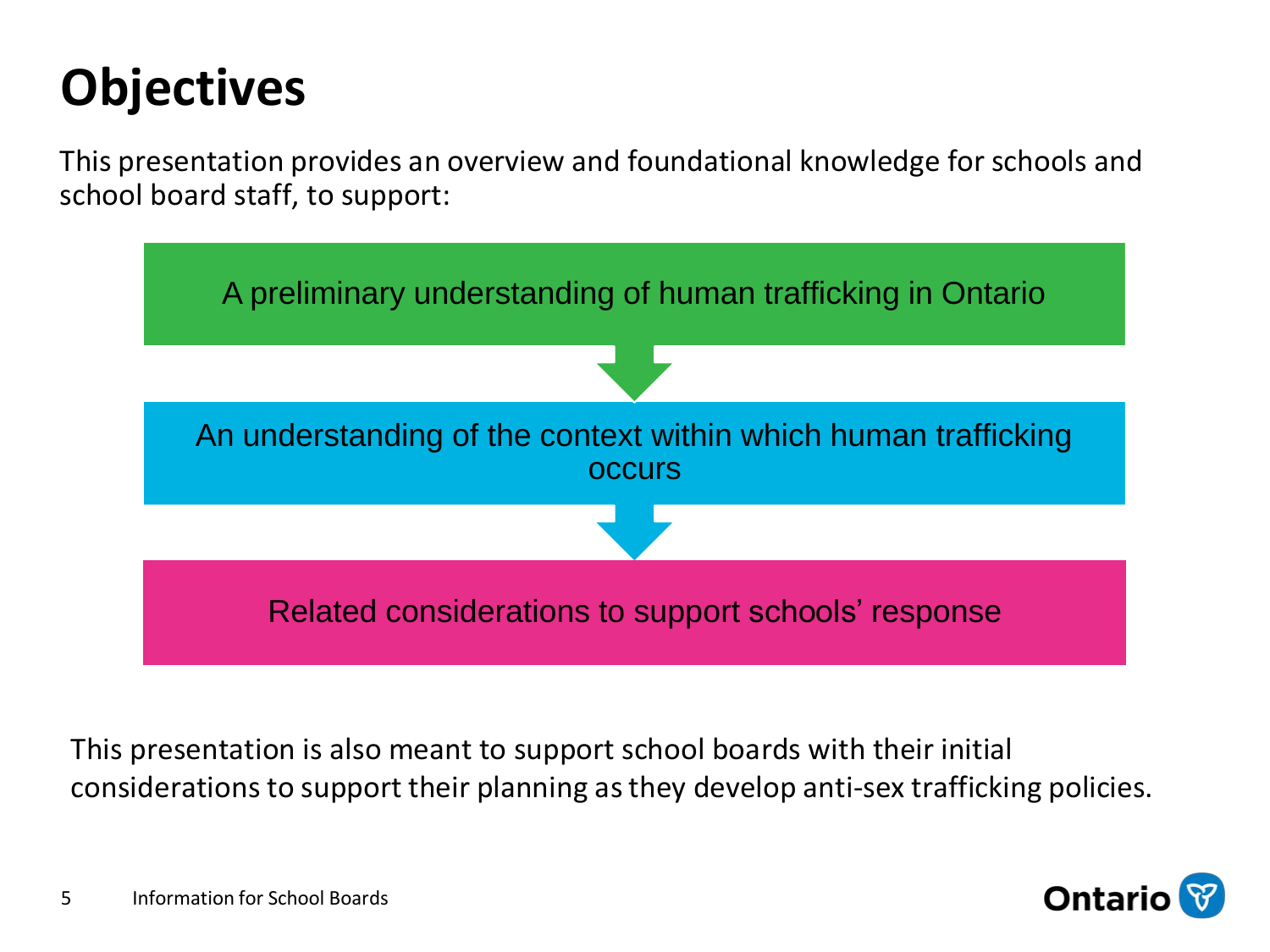# **What is Human Trafficking?**

- Human trafficking **is a hidden crime** and involves the recruitment, transportation, harbouring and/or exercising control, direction or influence over the movements of a person in order to exploit that person, typically through sexual exploitation or forced labour (commonly referred to as sex or labour trafficking).
- There is no universal experience of human trafficking, and it is known to result in severe trauma for survivors, who may have non-linear healing journeys as they work to rebuild their lives.

| <b>Human Trafficking</b>                                                                        |                                                                                                     |                                                                                                                      |  |
|-------------------------------------------------------------------------------------------------|-----------------------------------------------------------------------------------------------------|----------------------------------------------------------------------------------------------------------------------|--|
| Act (What)                                                                                      | Means (How)                                                                                         | Purpose (Why)                                                                                                        |  |
| • Recruitment<br>$\bullet$ Transfer<br>• Transportation<br>• Harbouring<br>• Receipt of Persons | • Threat or use of force<br>• Coercion<br>• Deception/fraud<br>• Abuse of power or<br>vulnerability | • Exploitation, including:<br>sexual exploitation,<br>forced labour, forced<br>marriage and forced<br>organ removal. |  |

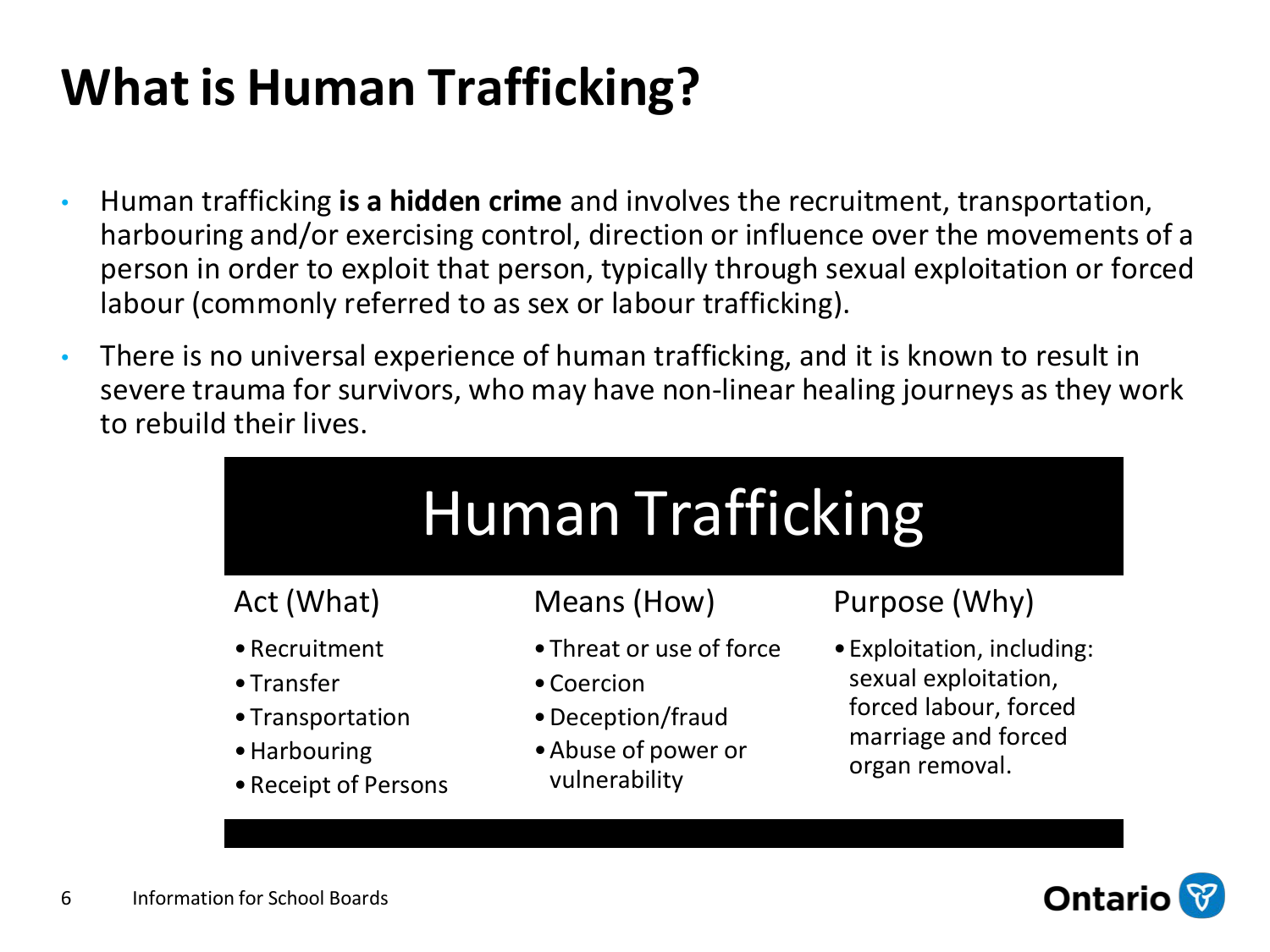# **Myths**

#### "If a person isn't kept locked up or in chains they can always just leave."

• Traffickers use a range of tactics to coerce, control and exploit victims, such as manipulating an intimate relationship; psychological control; financial dependence; having poor credit or being in debt from their trafficker or abuser taking out loans/credit cards in their name; threatening personal safety or the safety of others; fear of criminalization; language barriers; reluctance to report to police; having nowhere else to go.

#### "Human trafficking is the same as human smuggling"

- Human trafficking is not the same as human smuggling, which involves transporting individuals across borders through non-traditional channels, typically with consent.
- In most reported cases of human trafficking in Ontario, the person trafficked is from Canada and is recruited within Canada.

#### "Some people choose to be involved in exploitative situations."

• No one can consent to being trafficked, and no one under the age of 18 can consent to involvement in the commercial sex trade. Traffickers' manipulation and control tacticsthat may lead victims to feel like they are "choosing to be in the sex trade", which perpetuates further harm against victims as it can make victims feel that they are responsible for what has happened to them.

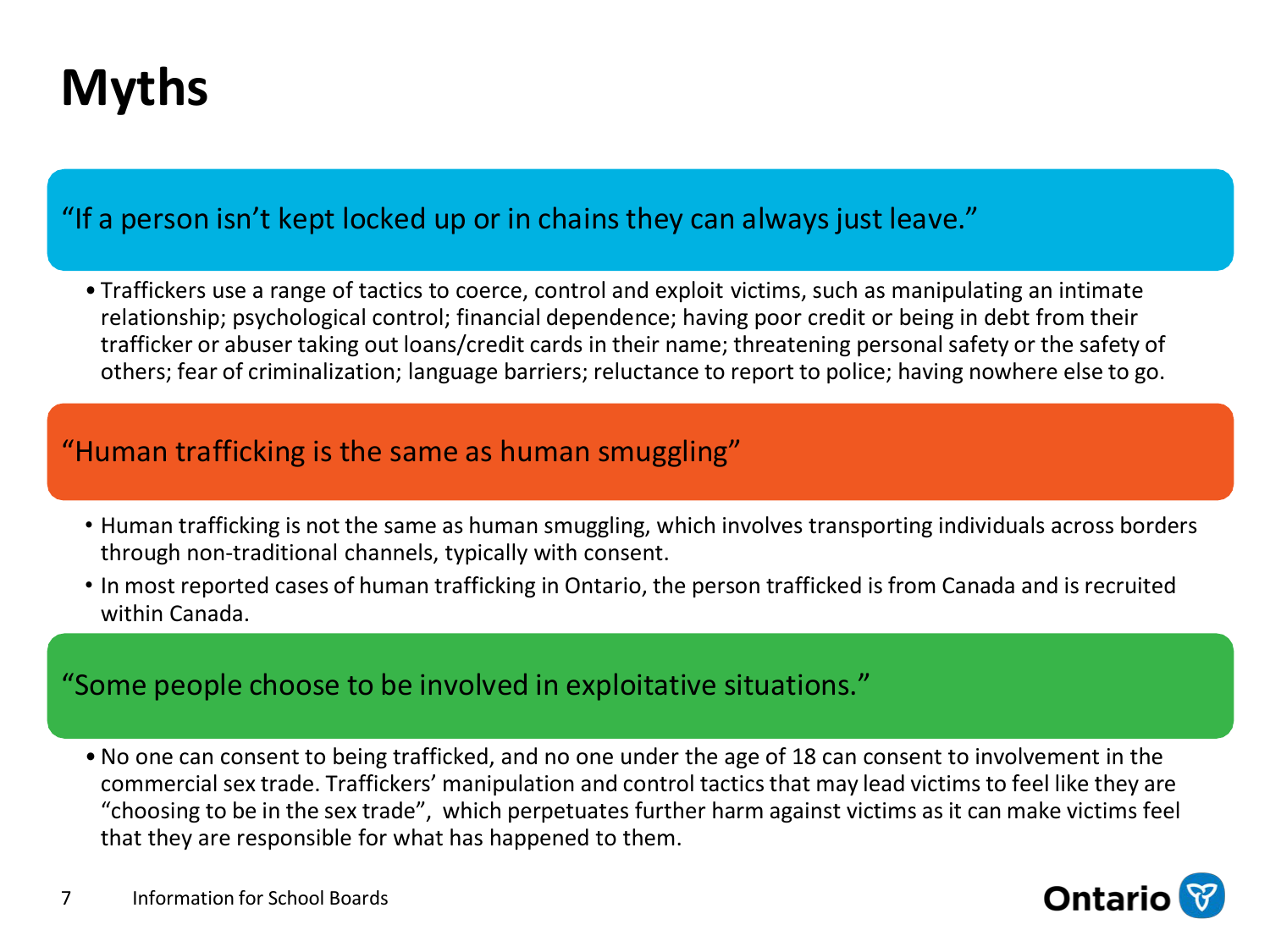## **A Snapshot of Human Trafficking in Canada**

- Human trafficking is one of the fastest-growing crimes worldwide, and Ontario is a hub.
- In Ontario, the vast majority of police-reported cases involve sexual exploitation, but there are also cases of labour trafficking.<sup>1</sup>
- Human trafficking incidents are most often reported by police in urban centres, but traffickers are known to target individuals from and trafficking in northern or remote communities. <sup>2,3</sup>
- Indigenous women and girls comprise a disproportionate number of trafficked persons for the purposes of sexual exploitation in Canada . 4



**Ontario** 

Information for School Boards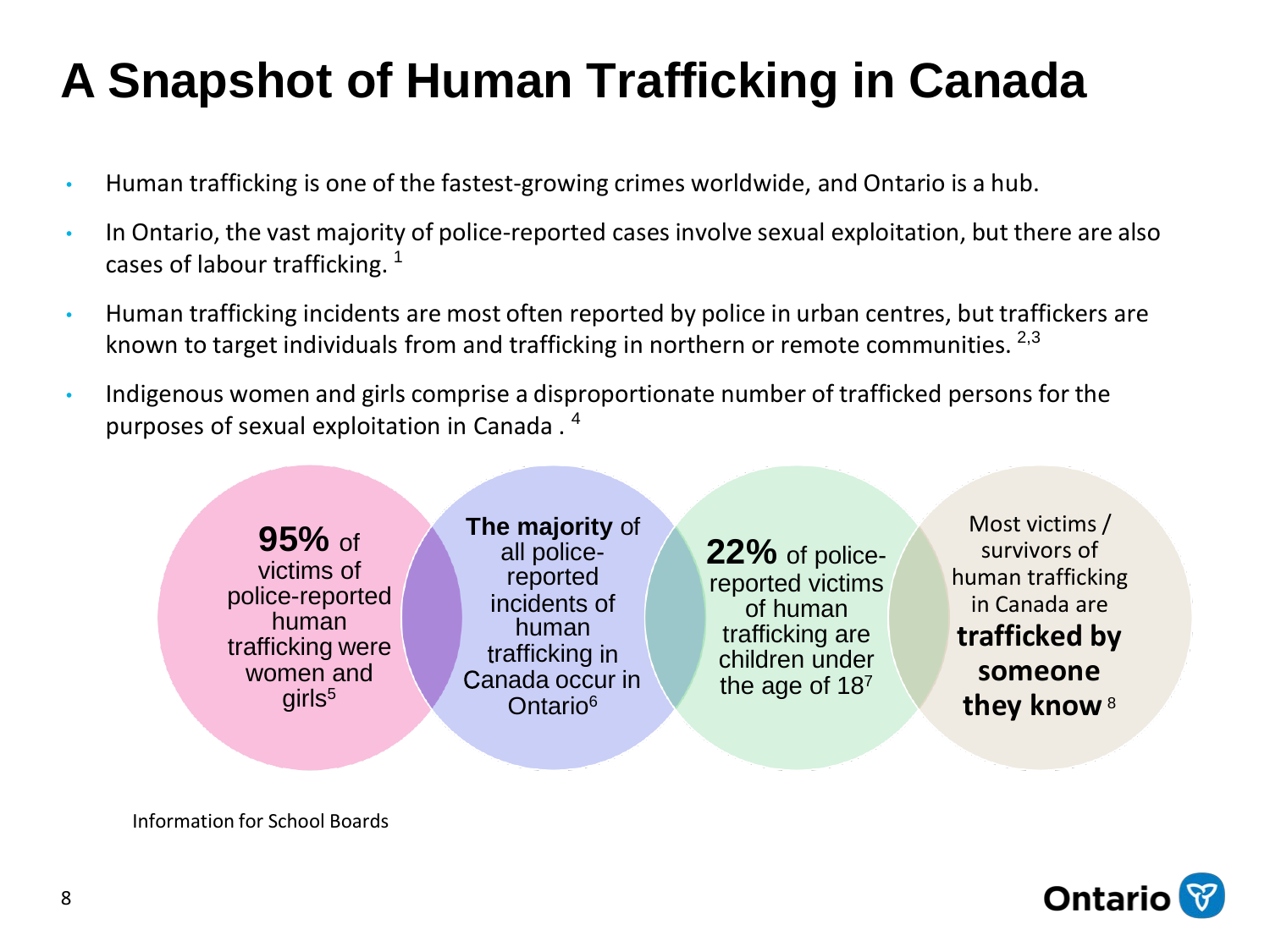### **Ontario's Anti-Human Trafficking Strategy 2020-2025**

*Ontario's Anti-Human Trafficking Strategy builds on efforts to date and addresses key gaps to reinforce Ontario as a leader in combatting human trafficking in North America.*

- On March 6<sup>th</sup>, 2020, the government announced Ontario's new Anti-Human Trafficking ("AHT") Strategy to combat human trafficking and child sexual exploitation, with **an investment of \$307 million over 5 years** in anti-human trafficking programs and initiatives across government.
	- The AHT Strategy prioritizes initiatives that are targeted to prevent at-risk children and youth from being trafficked, provide dedicated specialized services for child and youth victims of human trafficking, and supports for survivors of human trafficking (including survivor-led initiatives).
	- Indigenous-specific initiatives are imbedded throughout the AHT Strategy to ensure a holistic response.
- This new strategy reflects the valuable input heard from survivors of human trafficking, Indigenous communities and organizations, law enforcement and frontline service providers.



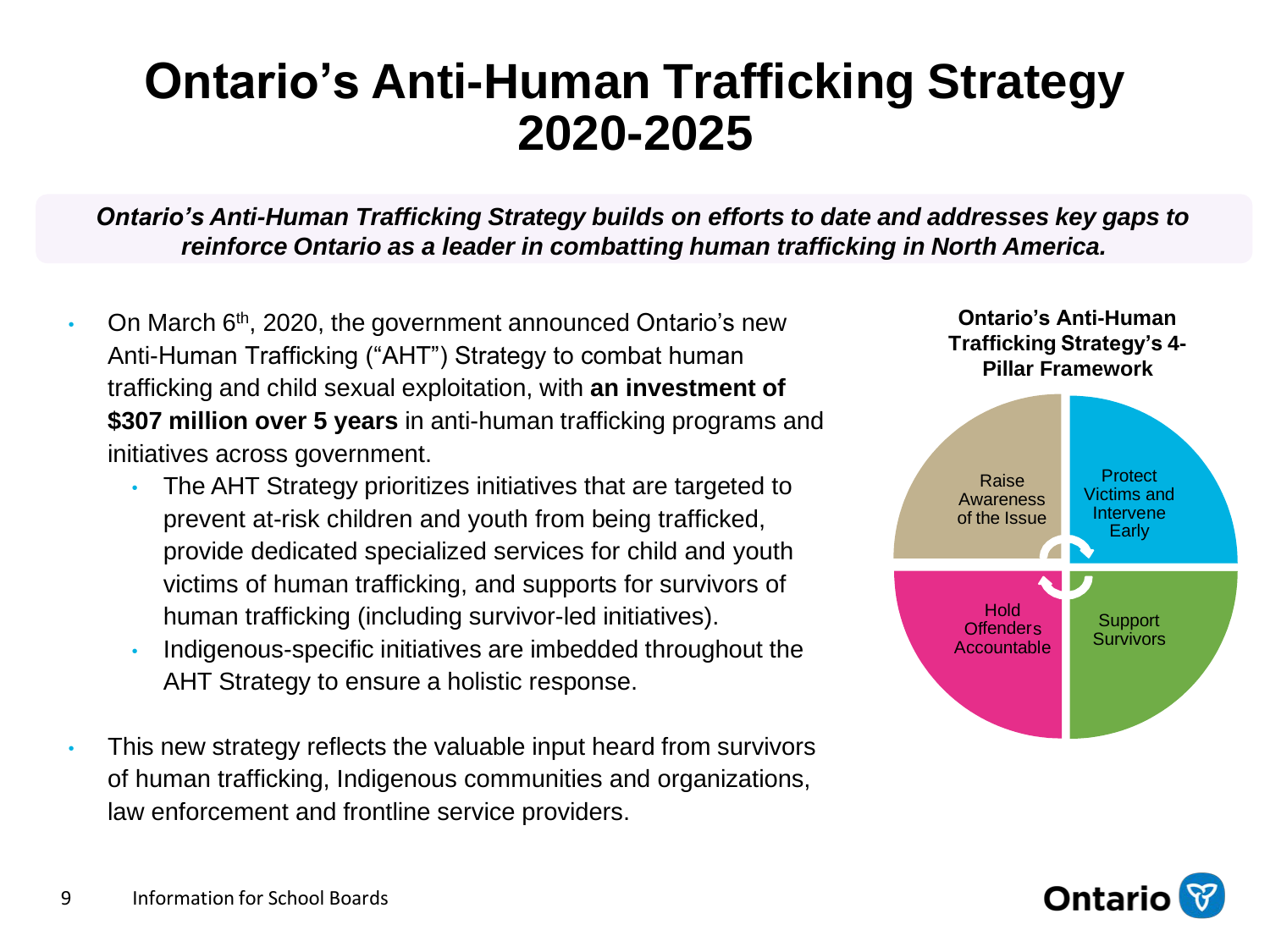### **Policy and Program Memorandum (PPM) no. 166: Policy Framework for School Board Anti-Sex Trafficking Protocols**

- The education sector is a key partner in Ontario's multi-sector approach to combatting human trafficking for sexual exploitation
- The first of its kind in Canada, Ontario's **Anti-Sex Trafficking PPM** requires school boards to develop local protocols to combat sex trafficking of students. Local school board anti-sex trafficking protocols will include:
	- A statement of principles.
	- Strategies to raise awareness and increase understanding about the urgency and complexity of combating sex trafficking.
	- An emphasis on the importance of multi-sectoral partnership.
	- Direction on response and support procedures for students at risk of or being sexually abused through sex trafficking, including recruitment.
	- Expectations for training for school board employees.
	- Direction on approaches to accountability and evaluation.

**22%** of policereported victims of human trafficking are children under the age of 18**.** 9

Traffickers can target children and youth **online** or through **social media**.

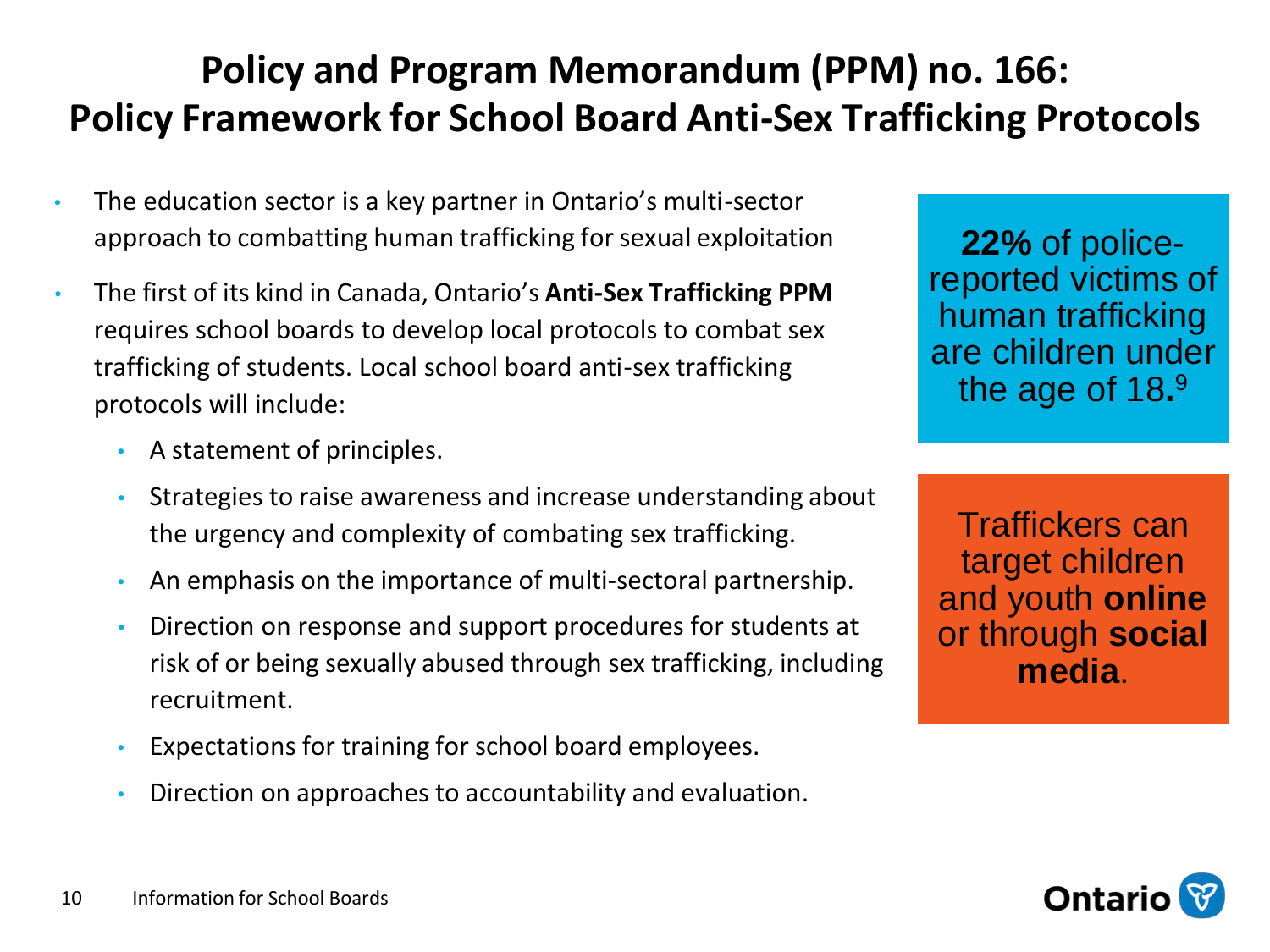# **Who Is At Risk for Sex Trafficking?**

• Traffickers identify a person's vulnerabilities and then target those vulnerabilities to gain trust and form a bond. Since everyone has vulnerabilities, anyone can be at risk of being trafficked. However, there are some specific risk factors that may make an individual more vulnerable:

| <b>Females, especially</b><br>young children/youth,<br>2SLGBTQQIA+ | Indigenous and<br>racialized women and<br>children | Individuals with a<br>history of physical or<br>sexual abuse                             |
|--------------------------------------------------------------------|----------------------------------------------------|------------------------------------------------------------------------------------------|
|                                                                    |                                                    |                                                                                          |
| Children and youth in<br>care, or transitioning<br>out of care     | Homeless and<br>marginalized youth                 | Individuals with low<br>self esteem, who are<br>isolated or lack a<br>sense of belonging |

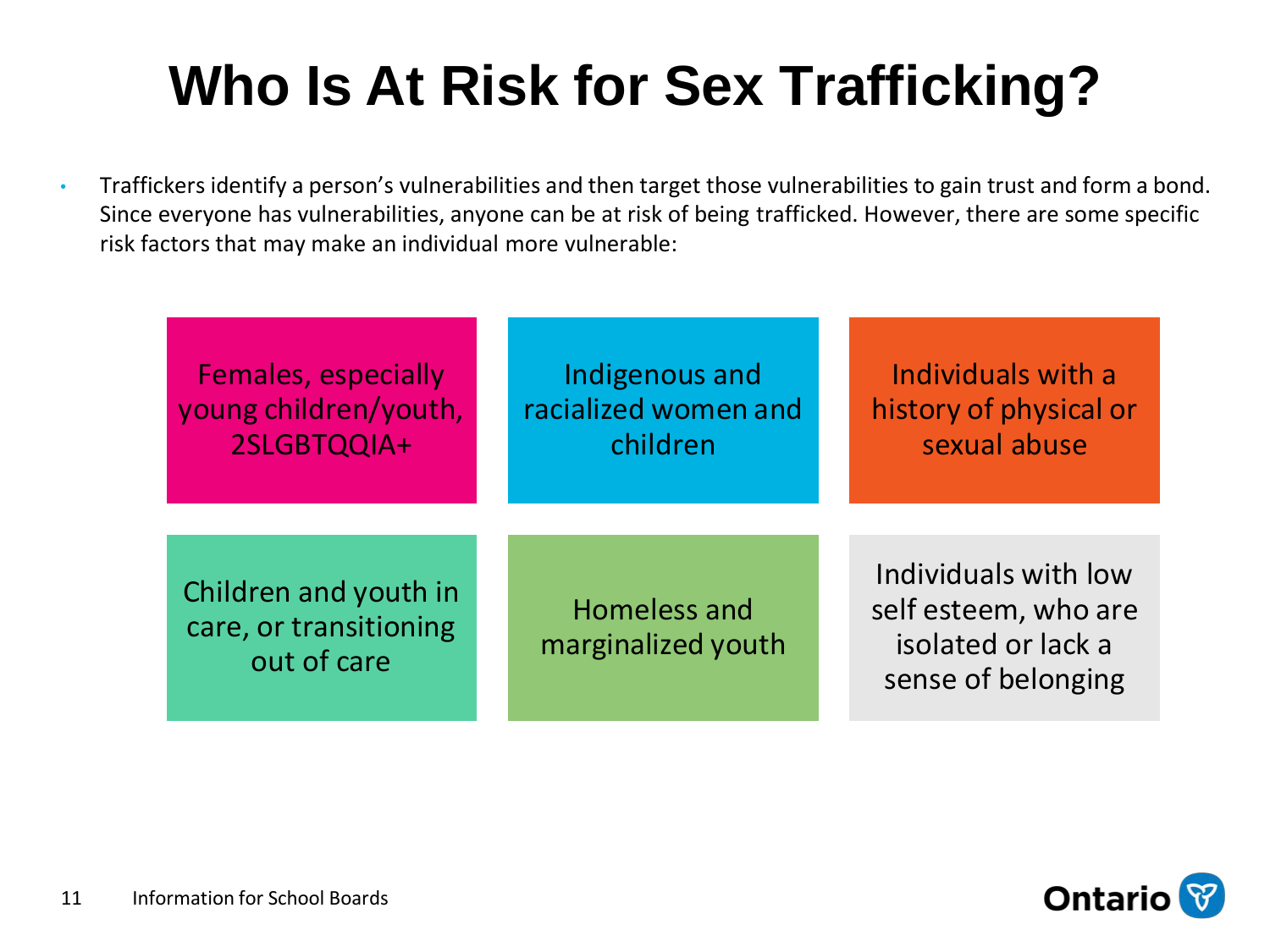# **Who Is At Risk for Sex Trafficking?** *cont***.**

- Many of the risks are a result of systemic barriers, racism, discrimination, oppression, and other factors that can put a student at greater risk to being lured by traffickers. For example:
	- The intergenerational effects of government policies, systemic racism, and discrimination, including residential schools and the Sixties Scoop, continue to contribute to the heightened vulnerability of Indigenous children and youth to being targeted by traffickers.
	- First Nation youth transitioning from remote Northern communities to schools in urban centres can also face increased safety risks.
	- Systemic racism and discrimination have also led to a disproportionate number of Indigenous and Black children and youth in care, in addition to other trauma that contributes to a heightened risk for trafficking.
	- Students with disabilities may experience bullying and isolation in addition to having difficulty understanding the intentions of others. They may not recognize the signs of being lured and groomed by traffickers.
	- Students who are 2SLGBTQIA experience high rates of bullying, assaults and sexual abuse. They may also face isolation or displacement if they experience rejection from family or community, which may increase their risks of being targeted.
	- Language barriers, isolation, economic disadvantage, or a lack of community and social supports may leave newcomer youth with increased vulnerability to trafficking.
	- Youth experiencing precarious housing, as well as children and youth in the care of Children's Aid Societies and/or Indigenous Child and Family Well-Being Agencies, lack consistent relationships with caring adults and peers in schools, in turn, limiting the ability to report and respond to suspected sex trafficking.

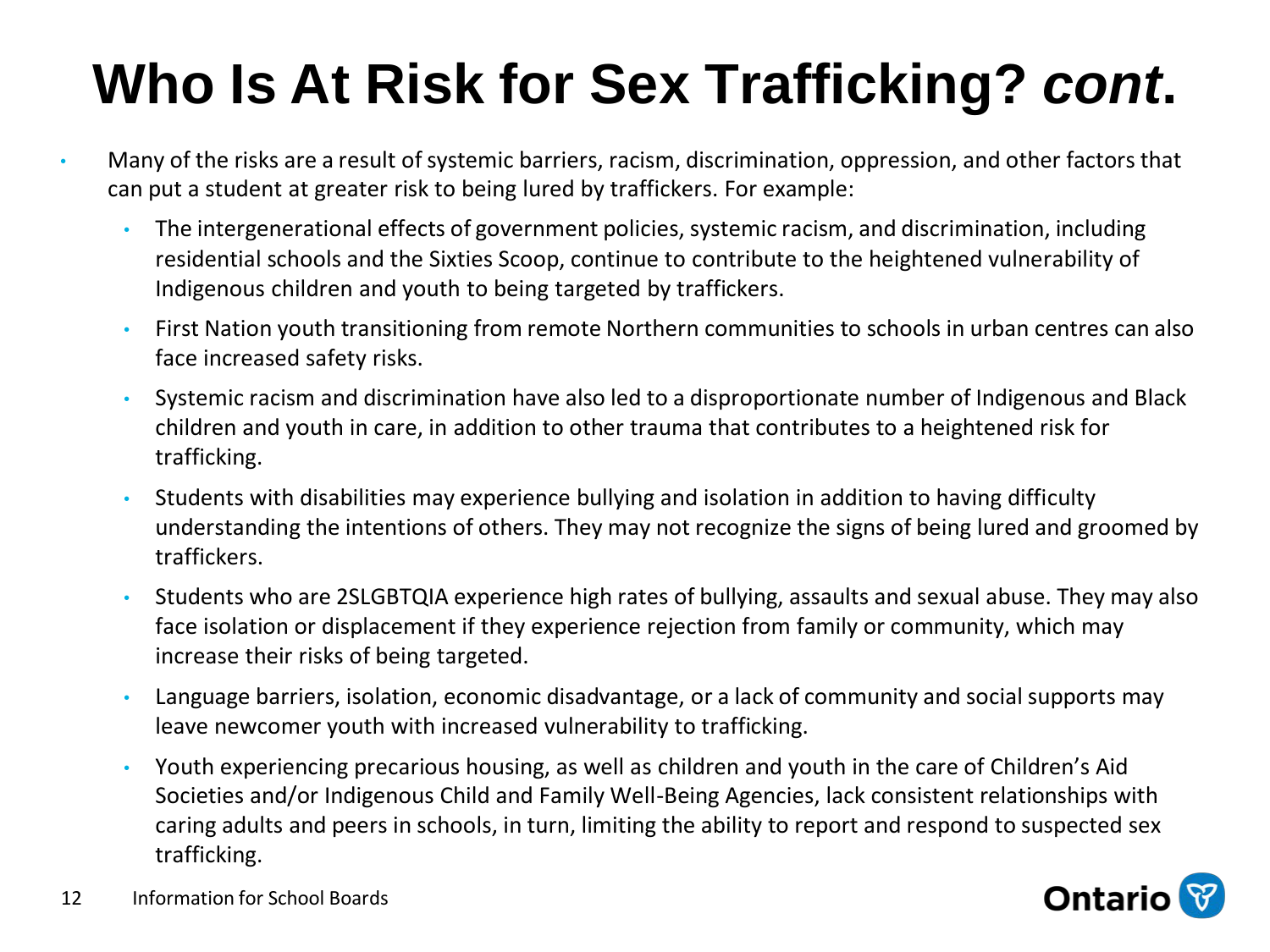# **Signs To Look Out For**

Possible signs that someone is being groomed for**sex trafficking** include changes such as:

| Withdrawing from<br>family and friends                        | <b>Being secretive</b><br>about their activities | Having a new<br>boyfriend, girlfriend<br>or friend who they<br>won't introduce to<br>friends and family | Suddenly spending<br>time with an older<br>person or people              | <b>Frequently missing</b>                                                               |
|---------------------------------------------------------------|--------------------------------------------------|---------------------------------------------------------------------------------------------------------|--------------------------------------------------------------------------|-----------------------------------------------------------------------------------------|
| Absences from<br>school or a decline in<br>school performance | Wearing more<br>sexualized clothing              | Having new clothing,<br>jewelry etc. that they<br>can't afford to buy                                   | Suddenly having a<br>new or second cell<br>phone with a secret<br>number | Shows signs of<br>physical abuse such<br>a bruising, cigarette<br>burns, fractures etc. |

Please note this list is not exhaustive and represents only a selection of possible indicators. Each individual sign should be taken in context, should not be considered in isolation, and should not be taken as "proof" that human trafficking is occurring.

If you think you or someone you know might be at risk, you can call Canada's confidential Human Trafficking **Hotline at 1 833 900-1010 for information and support.**

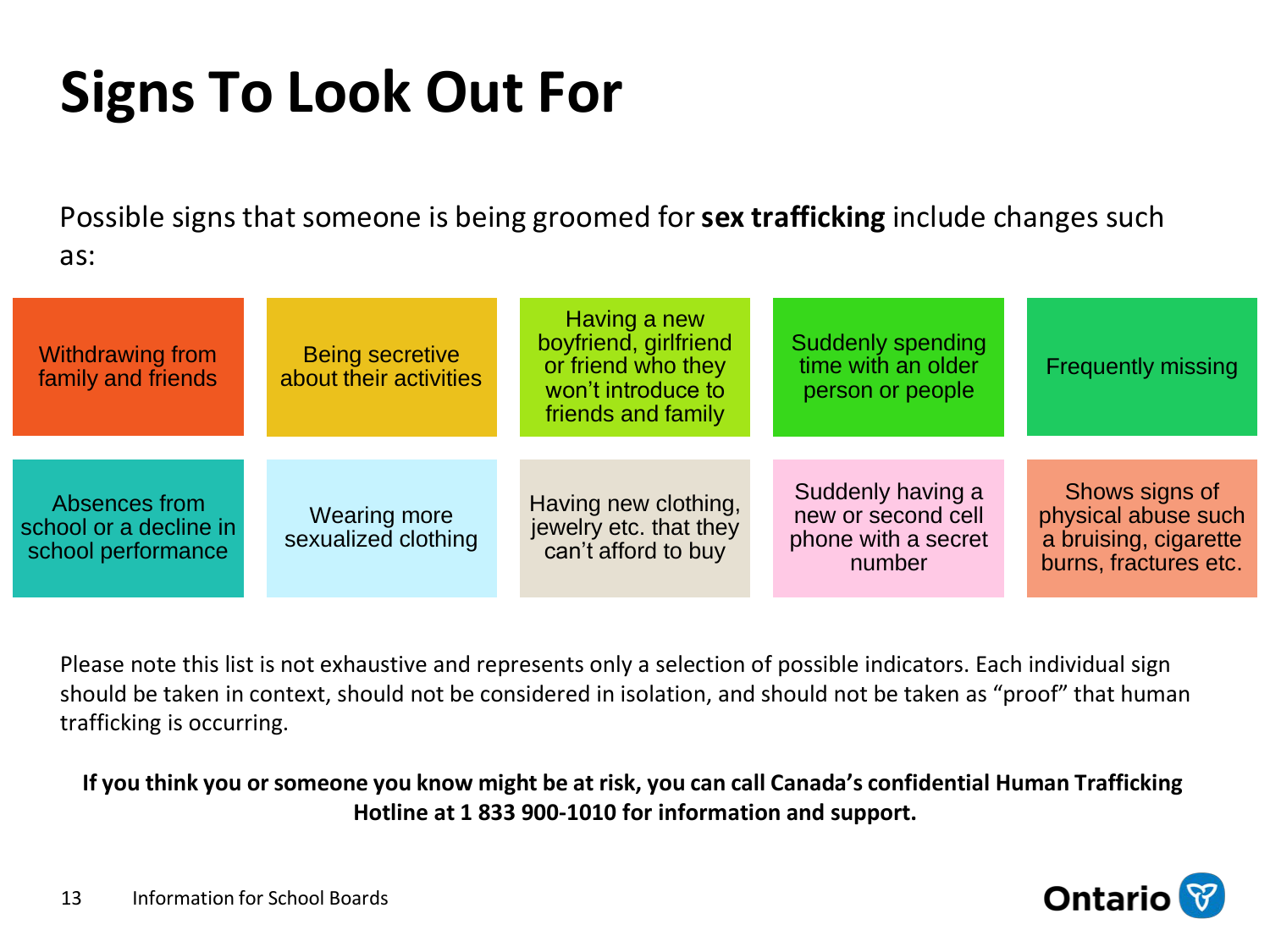# **Recruitment, Grooming, and Control**

Traffickers control their victimsthrough psychological and emotional manipulation. While each person is different, their experiences and feelings may look like:

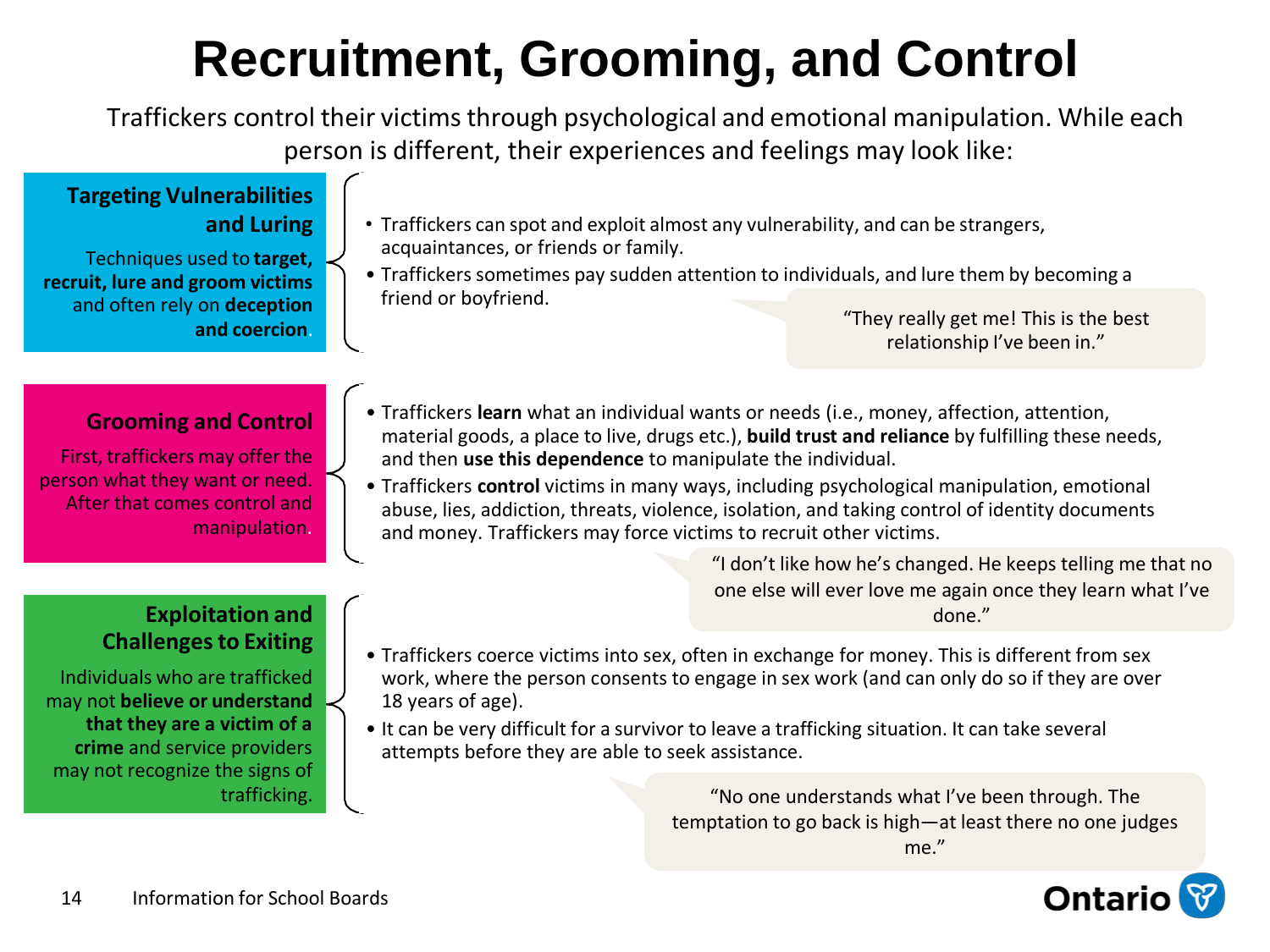# **Manipulation, Control, and Consent**

- Even if a victim of human trafficking did say yes at any point, that does not mean that they agreed to be trafficked.
- **Nobody can agree to be trafficked**. Traffickers earn victims' trust and pretend to care about them so they can manipulate and exploit them.
- Anyone **under the age of 18 cannot legally consent** to have sex in exchange for money, drugs, alcohol, shelter, transportation, food, or any other object or necessity.
- Regardless of the age of the person being exploited, the person(s) responsible for manipulating and exploiting someone is **committing a crime**.

It is known that traffickers often force victims to recruit others as a part of their experience of **exploitation.**

**This is done for several reasons, including: to try to make victims feel complicit in their own exploitation, as well as in the exploitation of others; to prevent victims from coming forward or seeking help; to avoid detection; and to gain access to new groups of young people (e.g. younger siblings; peers in group care facilities, etc.).**

15 Information for School Boards and School Boards and School Boards and School Boards and School Boards and S<br>15 Information for School Boards and School Boards and School Boards and School Boards and School Boards and **It is important to be mindful that the persons, especially school aged children and youth, recruiting others may be victims themselves.**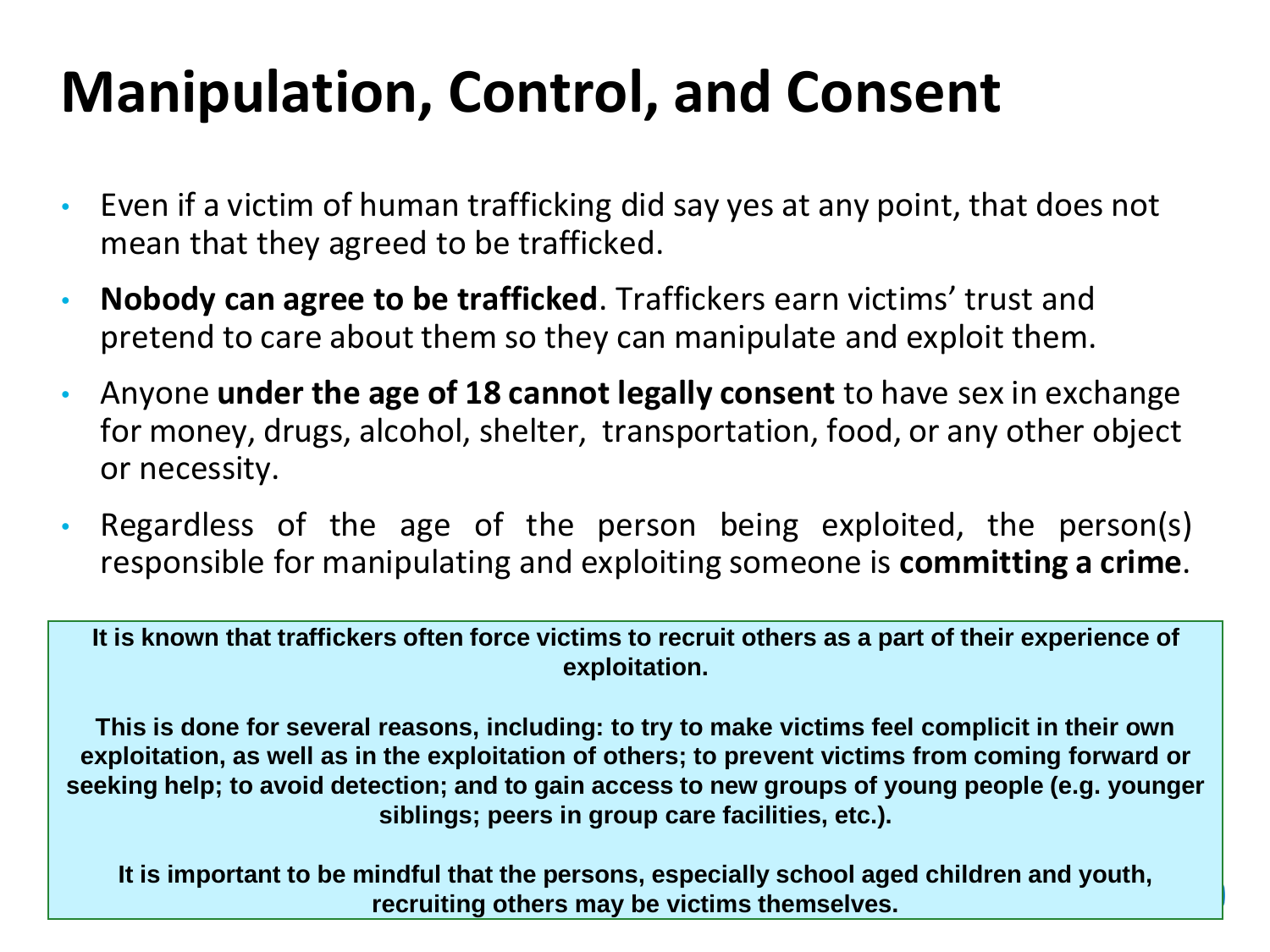# **The Stages of Exploitation<sup>10</sup>**

| <b>At Risk</b>            | • Traffickers identify and seek out individuals based on vulnerabilities that they can<br>manipulate in order to make their victim dependent on them<br>. What Could This Look Like: Luring (often through social media), and grooming (e.g.,<br>showering individual with gifts/affection)                                                                                            |
|---------------------------|----------------------------------------------------------------------------------------------------------------------------------------------------------------------------------------------------------------------------------------------------------------------------------------------------------------------------------------------------------------------------------------|
| <b>Transitioning In</b>   | • Trafficker begins to "test limits" of the individual they are targeting to determine how<br>effectively they can control and manipulate behavior<br>. What Could This Look Like: disengagement from previously enjoyed activities (e.g.,<br>school, extracurriculars; friend groups); alcohol or substance usage; spending time with a<br>new friend or boyfriend (who may be older) |
| Entrenchment              | • Traffickers use psychological, physical, emotional manipulation to control and exploit the<br>individual<br>. What Could This Look Like: going missing; using language of the sex trade (e.g., "the<br>game"; "tricks"); moods more volatile; isolation from family/friends                                                                                                          |
| <b>Transitioning Away</b> | • Individual begins to look at exiting the exploitative situation, though this may take several<br>attempts<br>. What Could This Look Like: seeking specialized supports; re-engagement in activities<br>previously enjoyed; involvement in friends/family                                                                                                                             |

**Ontario**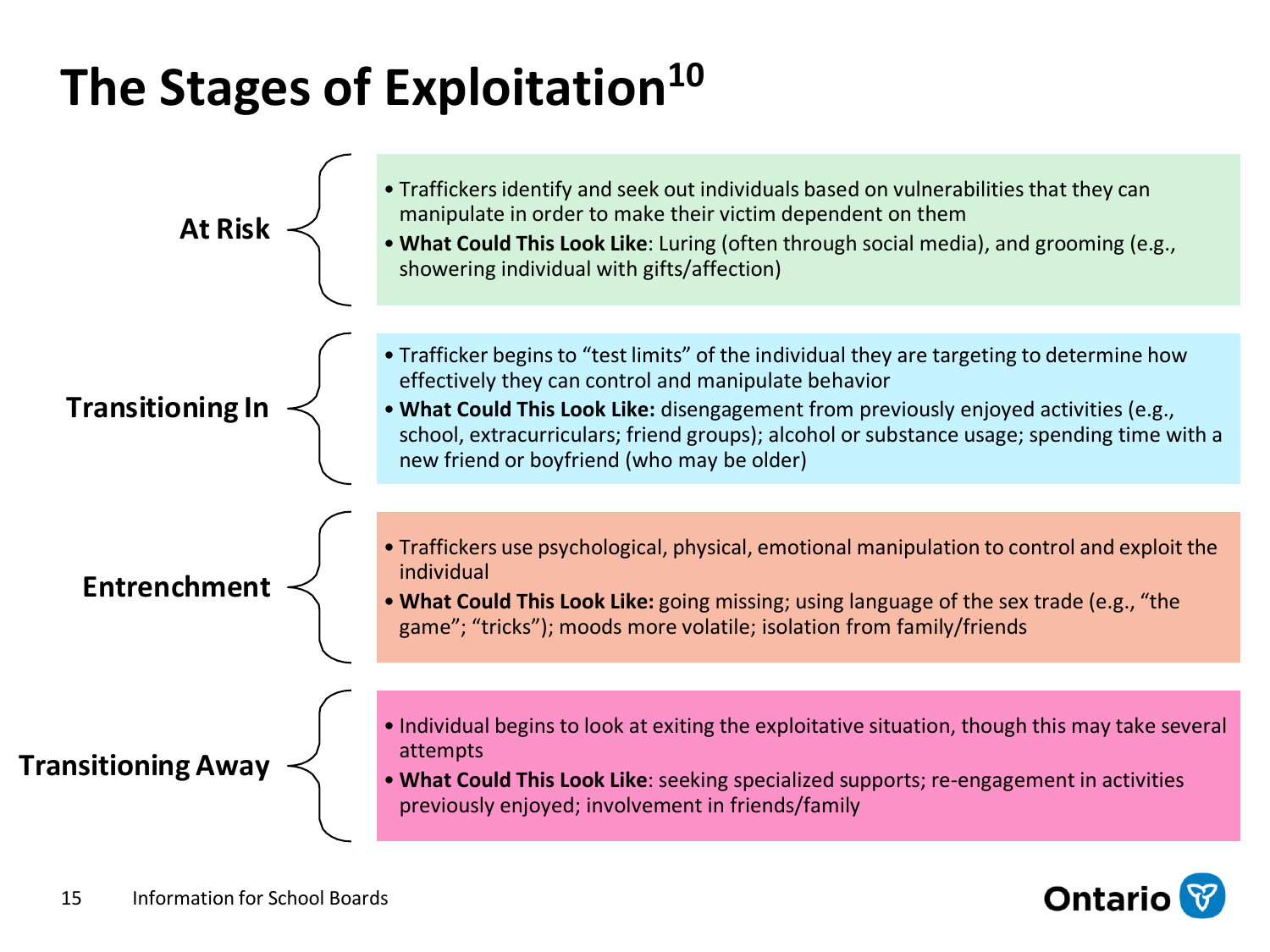# **How to Support a Disclosure**

Be sensitive to the unique experiences of children and youth victims of human trafficking is critical to being able to support this population.

Being observant of changes in behaviour in children and youth (e.g. sudden changes in appearance; sudden changes in friend groups; sudden changes in engagement in school/extracurriculars; appearance of a new friend or boyfriend about whom they are secretive; missing or skipping class; in possession of substances, alcohol, or material goods with no reasonable explanation for how they've obtained them).



Utilizing the Canadian Human Trafficking Hotline, where applicable at 1-833-900-1010. The hotline is for: victims seeking help; people with a tip to report a potential case; members of the public wanting to learn more about the subject.

School staff should connect with their board about their protocol/protocol development, reporting procedures, duty to report, and culturally safe and responsive support available for students and staff.

Participating in localized and community-based responses, including local anti-human trafficking coalitions. These coalitions comprise organizations across sectors working to provide localized responses to human trafficking in their community. For more information, including on if there is an anti-human trafficking coalition in your community, please contact **antitraffickingoffice@Ontario.ca**.



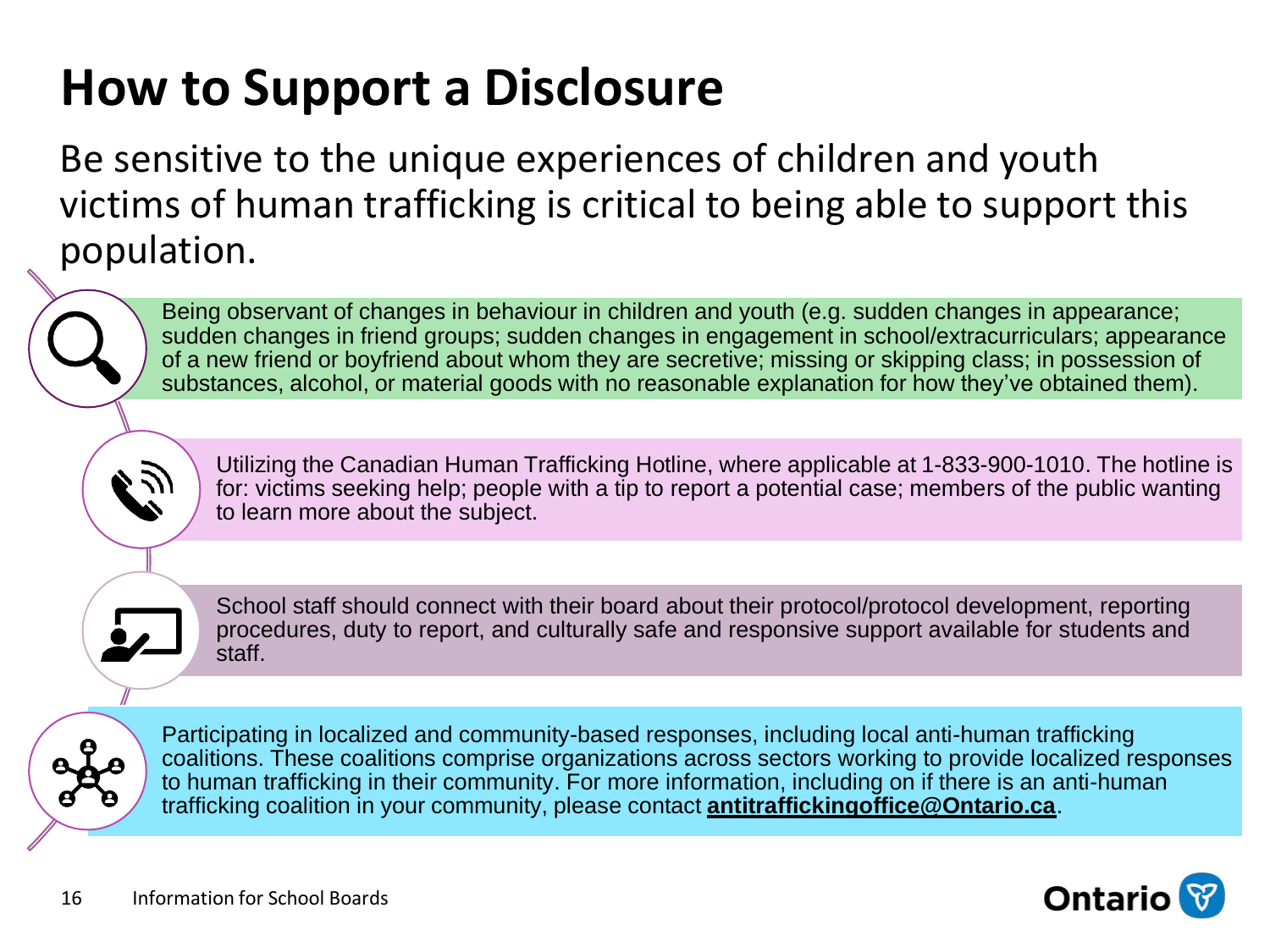# **Services in Peel:**

- Your school social worker is available for consultation
- The Female Mobile Support Service operated by the Elizabeth Fry Society. Counsellors meet in the community with students who you suspect are being trafficked  $-(416)312-6938$
- Ncourage The Anti-Human Sex Trafficking Integrated Service Hub operated by the Elizabeth Fry Society, Catholic Family Services and Our Place Peel. This is the gateway to counselling, treatment, legal advice, safe house and transitional housing -(416)625-8324
- Canadian Human Trafficking Hotline a national line that provides confidential, multilingual, 24/7 support -1(833)900-1010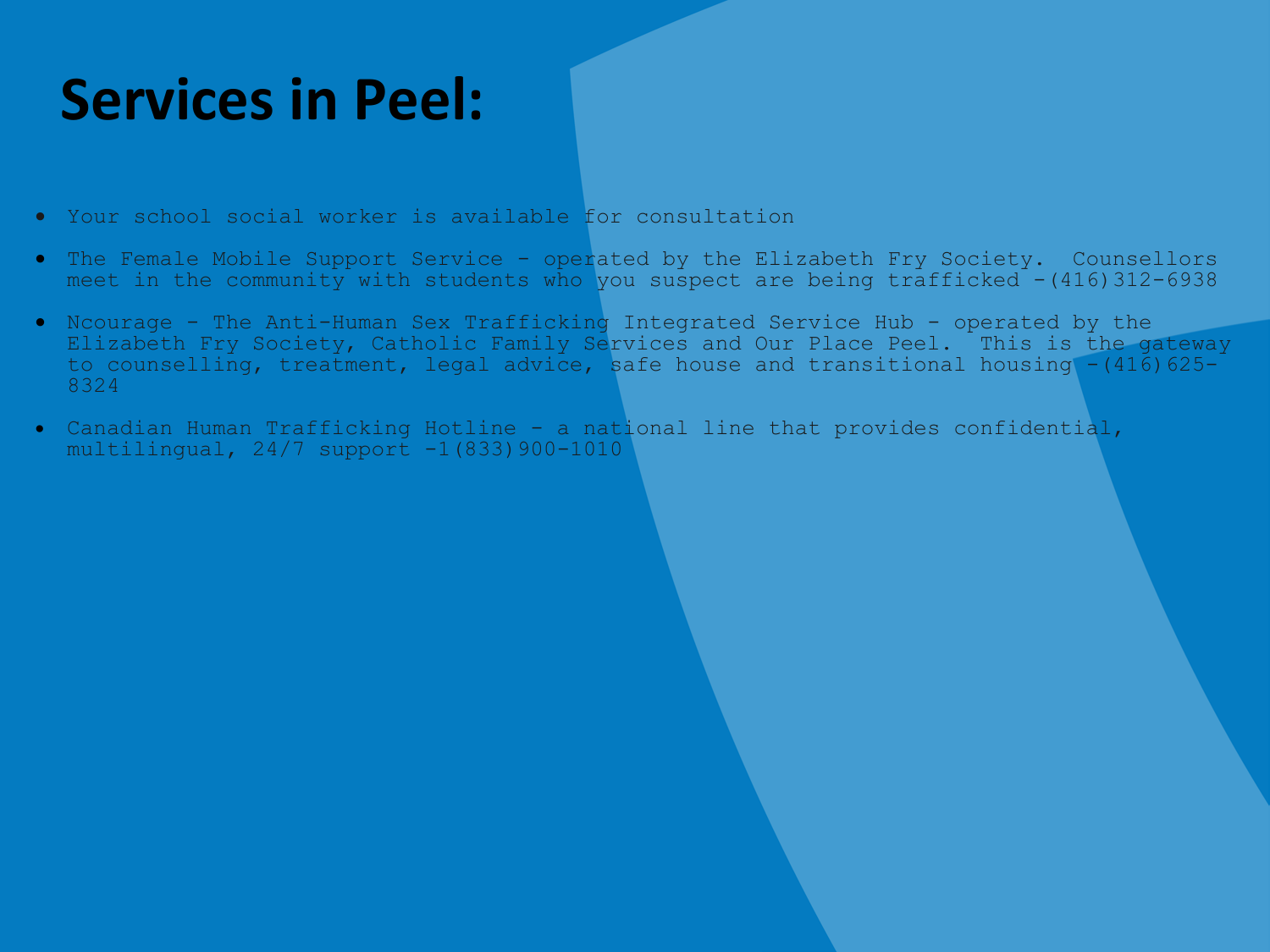# **What to do if you or someone you know needs help?**

- If you or someone you know might be at risk, you can speak with an adult you trust, or call Canada's confidential Human Trafficking Hotline at **1-833- 900-1010** for information and support, or visit canadianhumantraffickinghotline.ca.
- If there is immediate danger or if you suspect a child under 18 is being trafficked, call 911 or your local police service.



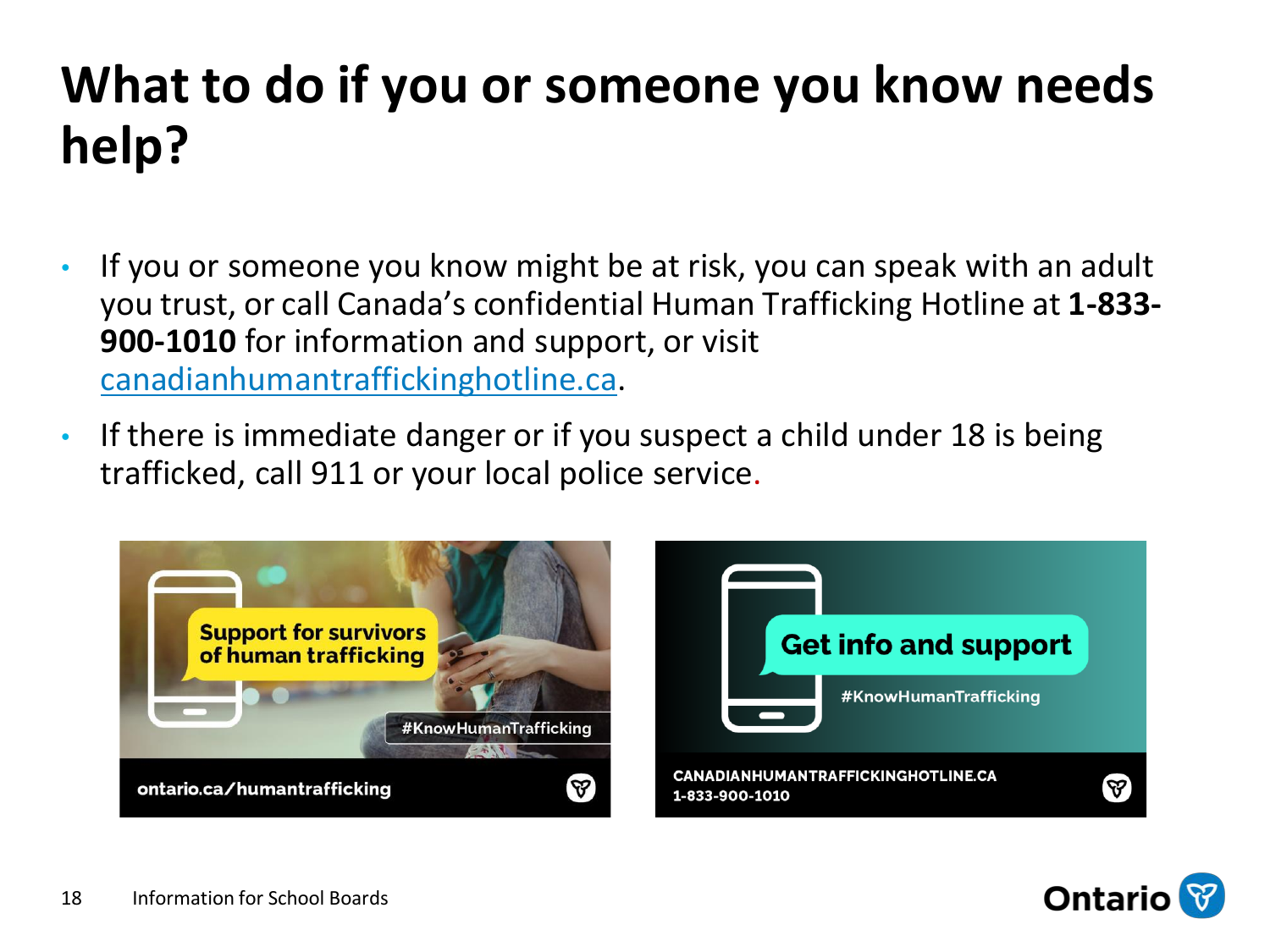## **Key Resources**

Ontario supports a range of initiatives to help raise awareness and combat human trafficking in our province. Resources to help educate children and youth include:

"The Trap" a human trafficking digital education tool, and facilitated by an adult, teaches children and youth what human trafficking is and equip them with the skills to stay safe.

Speak Out: Stop Sex Trafficking, an educational campaign focused on raising awareness about sexual exploitation among Indigenous women and youth

Educational resources and lesson plansfor secondary school educators on child sexual exploitation.

For dedicated services in supports across Ontario that help victims, survivors and persons at risk of human trafficking, visit: www.ontario.ca/page/human-traffickingservices-and-supports.